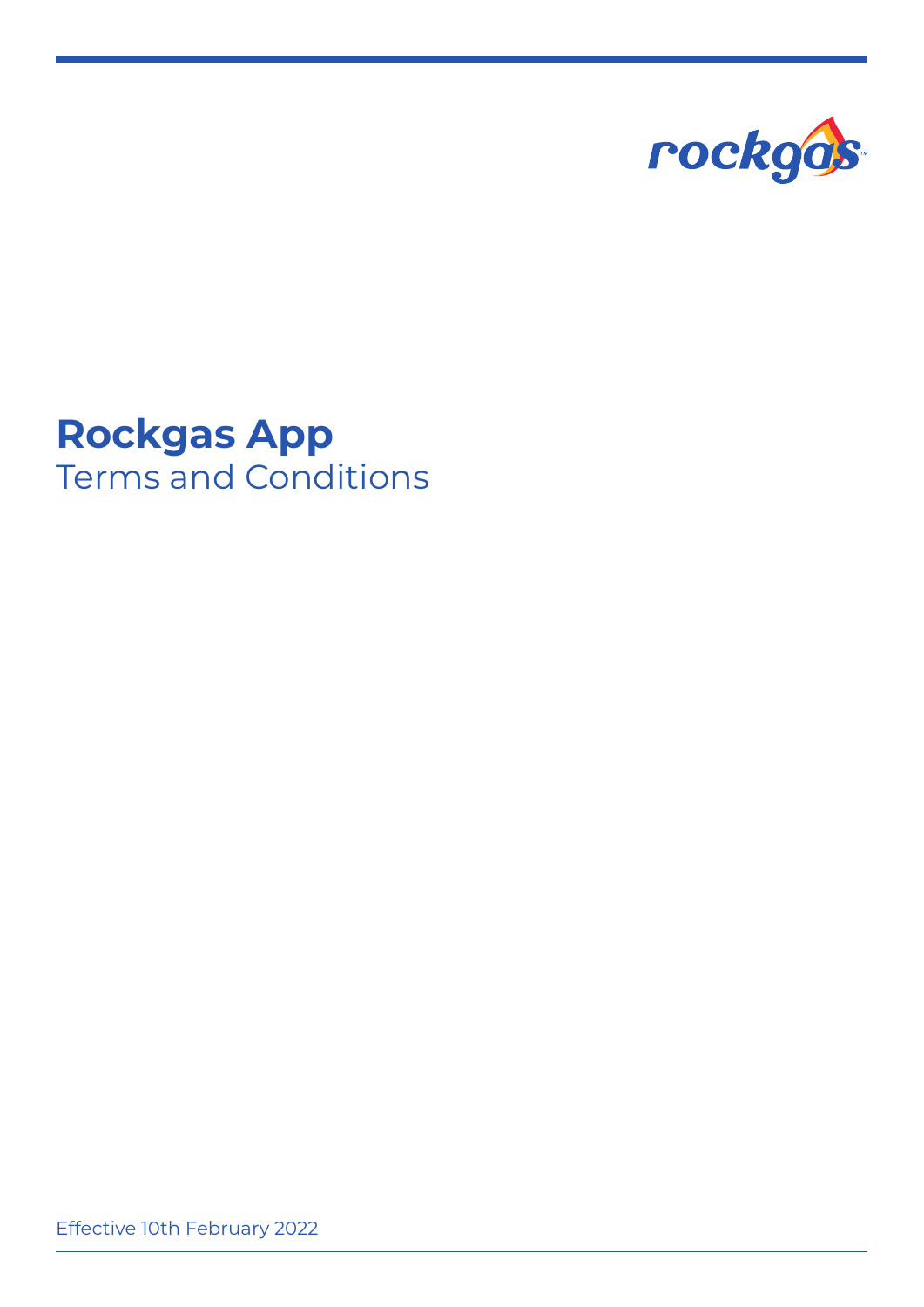| <b>Rockgas app</b><br>- effective<br>10 February 2022          | 1. | These terms and conditions apply to your use of the Rockgas LPG ordering app ('the app')<br>for ordering replacement LPG cylinders and are between you, Rockgas Limited ('Rockgas'),<br>and Contact Energy Limited (in its capacity both as Rockgas' agent, and the owner and<br>developer of the app).                                                                                                                                                                                                                                                    |
|----------------------------------------------------------------|----|------------------------------------------------------------------------------------------------------------------------------------------------------------------------------------------------------------------------------------------------------------------------------------------------------------------------------------------------------------------------------------------------------------------------------------------------------------------------------------------------------------------------------------------------------------|
|                                                                | 2. | Please read and understand these terms and conditions. By installing, updating and using<br>the app, you agree to these terms and conditions, and any amendments made to them<br>from time to time. Please check these terms and conditions regularly for any updates.<br>Your continued use of the app following the posting of any changes to the terms and<br>conditions is deemed to be your acceptance of these changes.                                                                                                                              |
|                                                                | 3. | You are responsible for all LPG orders made on your Rockgas LPG account through<br>the app. This includes unauthorised orders made by someone else on your device.                                                                                                                                                                                                                                                                                                                                                                                         |
|                                                                | 4. | You are responsible for keeping any passwords secure. If you believe your password<br>details may no longer be secure, please change your password immediately.                                                                                                                                                                                                                                                                                                                                                                                            |
|                                                                |    |                                                                                                                                                                                                                                                                                                                                                                                                                                                                                                                                                            |
| <b>Availability</b>                                            | 5. | While we have been careful to ensure that the content and material of the app is accurate,<br>and free from errors, to the extent permissible by law, Rockgas gives no warranty (express<br>or implied) or representation as to the accuracy, completeness, fitness for a particular<br>purpose or non-infringement of that content. The app may not be continuously available<br>or error free. From time to time, Rockgas may upgrade the app. If you do not install the<br>upgrade, some or all of the app's functionality may not be available to you. |
|                                                                | 6. | While we use our best efforts to make the app accessible to all iOS and Android mobile<br>devices and versions of software, we do not warrant that the app will work with a particular<br>device or software version.                                                                                                                                                                                                                                                                                                                                      |
|                                                                | 7. |                                                                                                                                                                                                                                                                                                                                                                                                                                                                                                                                                            |
| <b>Limitation</b><br>of liability                              |    | To the extent permissible by law, Rockgas excludes any and all liability (in tort, negligence,<br>breach of contract or otherwise) for any loss or damage, direct or indirect, to you or your<br>device, including but not limited to a handheld or mobile device which arises out of the<br>installation and/or use of the app by you or anyone else.                                                                                                                                                                                                     |
|                                                                | 8. | You acknowledge that neither Apple nor Google gives any warranty or has any liability<br>whatsoever in relation to any app, and are not responsible for any app or its content,<br>or the maintenance or support of any app.                                                                                                                                                                                                                                                                                                                               |
|                                                                |    |                                                                                                                                                                                                                                                                                                                                                                                                                                                                                                                                                            |
| <b>Internet and</b><br>mobile provider<br>terms and<br>charges | 9. | Rockgas won't charge you for downloading the app, but your internet provider or mobile<br>network provider may charge you for connection services when you download and/or use<br>it. You agree that Rockgas is not responsible for any of those charges. You must comply<br>with any applicable third-party service providers' terms of use (for example, software<br>providers and network service providers) when using the app.                                                                                                                        |